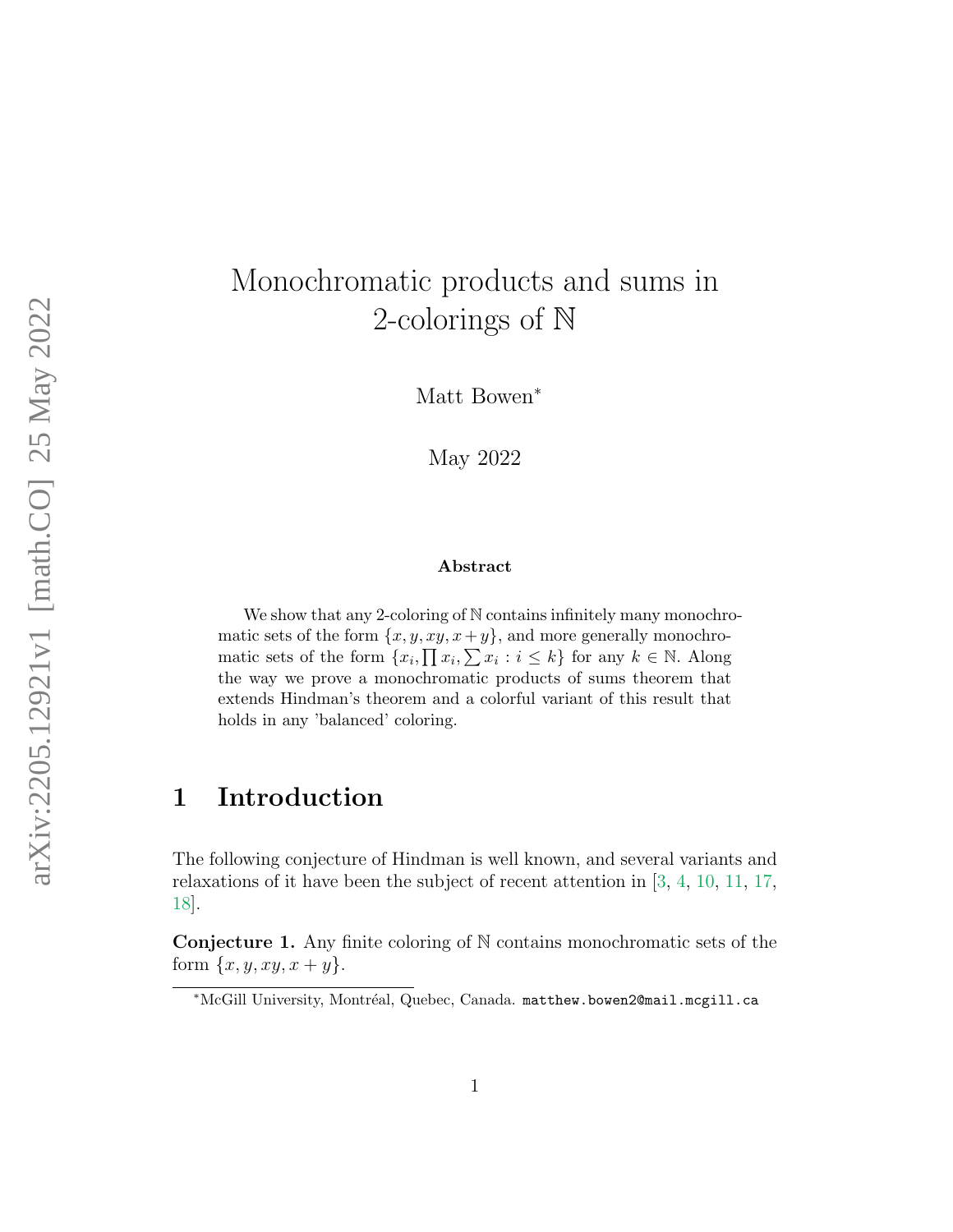This question was first studied in 1977 by Graham, who showed that any 2-coloring of  $\{1, ..., 252\}$  contains a monochromatic configuration of this form, and by Hindman, who showed that any 2-coloring of  $\{2, ..., 990\}$ contains such a configuration [\[12\]](#page-14-2). However, these results were proven using brute force computation and left open the problem of determining if infinitely many monochromatic sets of this type can be found in any 2-coloring of N.

Our main result solves a generalization of this problem.

<span id="page-1-1"></span>**Theorem 1.1.** Given any 2-coloring of N and  $n \in \mathbb{N}$  there are arbitrarily large and distinct  $x_1, ..., x_n \in \mathbb{N}$  such that

$$
\{x_i, \prod_{j\leq i} x_j, \sum_{j=1}^n x_j : i \leq n\}
$$

is monochromatic.

Our methods can also be used to prove other results of a similar flavor. For example, in [\[10\]](#page-14-0) Goldoni and Goldoni showed that any 2-coloring of  $\{1, ..., 44\}$  contains (not necessarily distinct) x, y such that  $\{x, y, xy, x+2y\}$ is monochromatic. We prove the following.

<span id="page-1-2"></span>**Theorem 1.2.** Given any 2-coloring of N and  $n \in \mathbb{N}$  there are monochromatic sets of the form  $\{x, y, xy, x + ny\}.$ 

#### 1.1 Techniques

The approach in this paper builds off of recent work of Moreira, who proved the following result in [\[17\]](#page-15-0).

<span id="page-1-0"></span>**Theorem 1.3** (Moreira's Theorem). For any  $n, k \in \mathbb{N}$  and finite coloring of N, there is a monochromatic set of the form

$$
\{\prod_{j\leq i} x_j + \sum_{i < j \leq n} c_j x_j : i \leq n, \ 0 \leq c_j \leq k\}.
$$

Notice that Theorem [1.3](#page-1-0) would imply Theorems [1.1](#page-1-1) and [1.2](#page-1-2) if we could ensure that the 'step sizes'  $\{x_2, ..., x_n\}$  were also the right color. Our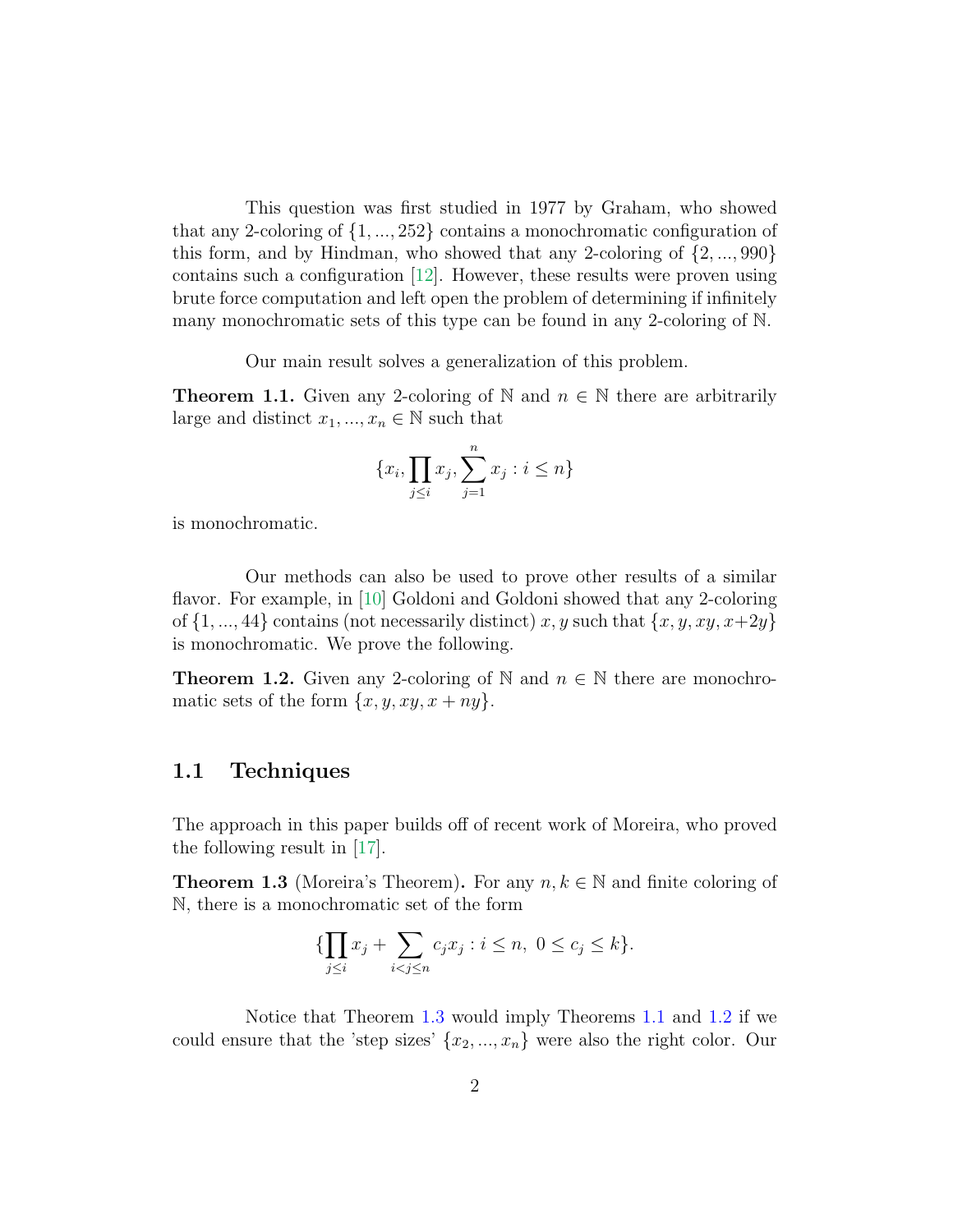main idea is that this is possible to arrange in any sufficiently 'balanced' coloring of the naturals. To achieve this, we will work with the following generalization of Hindman's theorem [\[13\]](#page-14-3).

<span id="page-2-0"></span>**Theorem 1.4.** For any finite coloring of N and any function  $f : \mathbb{N} \to \mathbb{N}$ there is a color class C and sequence of sets  $S_1, S_2... \subset \mathbb{N}$  with  $|S_i| = f(i)$ such that for any finite  $F \subset \bigcup_i S_i$  we have

$$
\prod_{i: S_i\cap F\neq\emptyset}\sum_{s\in S_i\cap F} s\in C.
$$

When we apply the above theorem to the constant function  $f(n) = 1$ we recover Hindman's finite products theorem, and when we apply it to the function  $f(1) = n$  and  $f(i) = 0$  otherwise we recover the finite sums theorem of Folkman-Rado-Sanders. As we will see, the step sizes  $x_i$  in Moreira's Theorem [1.3](#page-1-0) are closely related to the other configurations that we can obtain from Theorem [1.4,](#page-2-0) which we will leverage to prove our main results in the case that the colorings are sufficiently 'balanced.'

More precisely, recall that  $S \subseteq \mathbb{N}$  is **multiplicatively syndetic** if there is a finite set  $F \subset \mathbb{N}$  such that  $\mathbb{N} = S/F$ , and that  $T \subseteq \mathbb{N}$  is multiplicatively thick if its compliment is not syndetic, or equivalently if for each finite  $F \subset \mathbb{N}$  there is a  $a \in T$  with  $aF \subset T$ . We will call a 2-coloring  $\mathbb{N} = C_0 \cup C_1$  locally balanced if there is a thick set T and syndetic sets  $S_0, S_1$  with  $S_i \cap T \subseteq C_i$ . In this setting we may prove a colorful extension of Theorem [1.4.](#page-2-0)

<span id="page-2-1"></span>**Proposition 1.5.** Suppose that  $\mathbb{N} = C_0 \cup C_1$  is a locally balanced coloring. There is an  $i \in \{0,1\}$  such that for any  $f : \mathbb{N} \to \mathbb{N}$  there is an arbitrarily large finite  $S_0 \subset \mathbb{N}$  and a sequence of sets  $S_1, S_2, \ldots \subset \mathbb{N}$  with  $|S_j| = f(j)$  such that for any finite  $F \subset \bigcup_j S_j$  we have

$$
\prod_{j: S_j\cap F\neq\emptyset} \sum_{s\in S_j\cap F} s
$$

is in  $C_i$  if  $S_0 \cap F \neq \emptyset$  and is in  $C_{1-i}$  otherwise.

This proposition was inspired by other colorful Ramsey theorems for graphs and tournaments where each color class is sufficiently well represented; see [\[5,](#page-14-4) [6,](#page-14-5) [7,](#page-14-6) [8,](#page-14-7) [9,](#page-14-8) [16\]](#page-14-9) for several recent results of a similar flavor. By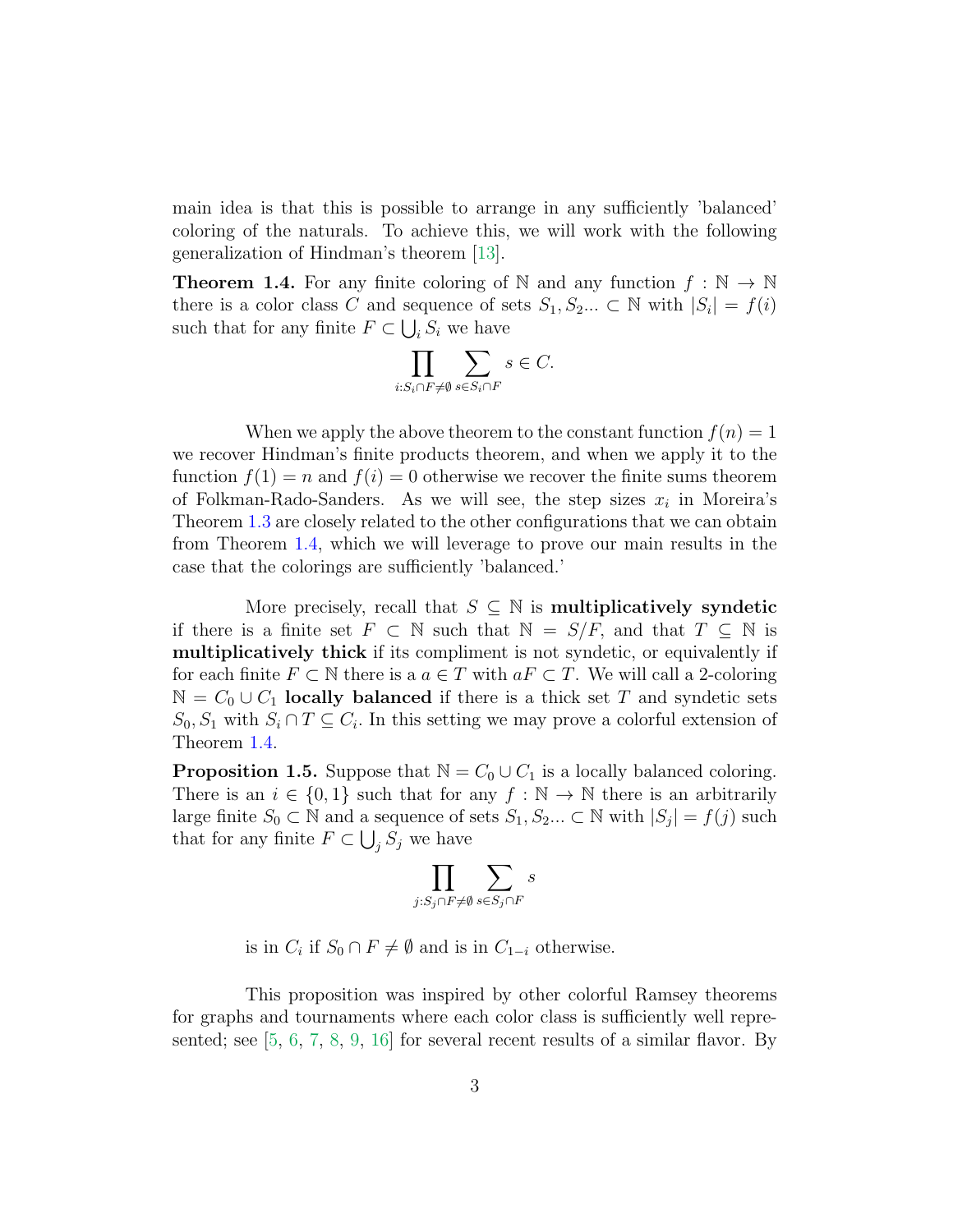using Proposition [1.5](#page-2-1) together with the proof of Theorem [1.3](#page-1-0) we obtain the following:

<span id="page-3-0"></span>Theorem 1.6. Any locally balanced 2-coloring of N contains a monochromatic set of the form

$$
\{x_i, \prod_{j \le i} x_i + \sum_{j < i \le n} c_j x_j : i \le n, \ 0 \le c_j \le k\}.
$$

From here we must only deal with the case when one color class is thick, which can be handled by adapting the proof of the two-color Schur theorem.

### 2 Background information

Our results rely on the algebraic structure of the semigroups  $(\beta N, +)$  and  $(\beta \mathbb{N}, \cdot)$  and some combinatorial notions of size derived from this structure. In this section we briefly review the results from this theory that we will use. See [\[15\]](#page-14-10) and [\[1\]](#page-13-2) for a more thorough treatment.

First, we recall that the set of ultrafilters on  $\mathbb{N}, \beta \mathbb{N}$ , may be equipped with the topology generated by the clopen sets

$$
\overline{A} = \{ p \in \mathbb{N} : A \in p \} \ A \subseteq \mathbb{N}.
$$

Moreover, we can extend a semigroup operation  $\circ : \mathbb{N}^2 \to \mathbb{N}$  to  $\beta \mathbb{N}$ by defining for  $p, q \in \beta \mathbb{N}$ 

$$
p \circ q = \{ A \subseteq \mathbb{N} : \{ s : \{ t : s \circ t \in A \} \in q \} \in p \}.
$$

We will denote by  $s^{-1} \circ A := \{t : s \circ t \in A\}$ . In this language  $A \in p \circ q$  if and only if  $\{s : s^{-1} \circ A \in q\} \in p$ .

In this way  $(\beta N, \circ)$  can be seen to be a compact right topological semigroup, and so by the Ellis-Numakura theorem ([\[15\]](#page-14-10), 2.6) we know that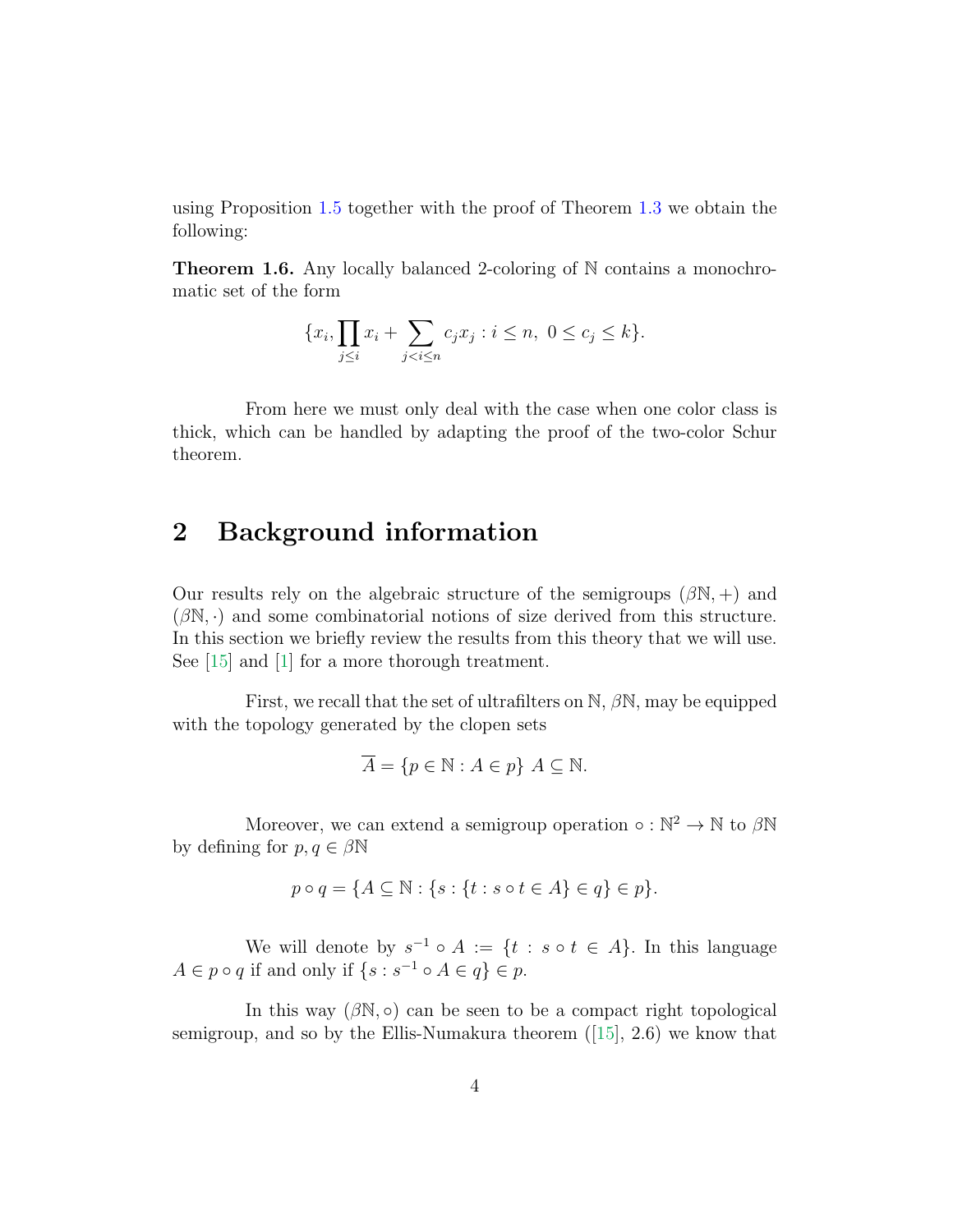any left ideal in  $(\beta N, \circ)$  contains a minimal left ideal, and in turn any minimal left ideal contains an idempotent element. Moreover, as a consequence of [\[15\]](#page-14-10) 1.58 we also know that  $L = \beta$ N $\circ e$  for any minimal left ideal L and idempotent  $e \in L$ . We will call such an idempotent ultrafilter *minimal*. We summarize these facts in the following lemma.

<span id="page-4-1"></span>**Lemma 2.1.** Any left ideal  $L \subseteq (\beta \mathbb{N}, \cdot)$  contains a minimal left ideal L which contains an idempotent element. Moreover, if  $e \in L$  is idempotent, then  $p \cdot e = p$  for any  $p \in L$ .

There are several combinatorial notions of size related to minimal left ideals in  $\beta N$  that we will need to make use of.

**Definition 2.2.** Let  $(\mathbb{N}, \circ)$  be a semigroup.

- 1. We say  $T \subseteq \mathbb{N}$  is  $\circ$ -thick if for any finite  $F \subset \mathbb{N}$  there is an  $a \in T$  such that  $F \circ a \subset T$ . Equivalently ([\[15\]](#page-14-10) 4.48), if there is a minimal left ideal  $L \subset (\beta \mathbb{N}, \circ)$  with  $L \subseteq \overline{T}$ .
- 2. We say  $S \subseteq \mathbb{N}$  is  $\circ$ -syndetic if there is a finite set  $F \subset \mathbb{N}$  such that  $\mathbb{N} = \bigcup_{s \in F} S s^{-1} = S/F.$  Equivalently ([\[15\]](#page-14-10) 4.4) if  $\overline{S} \cap L \neq \emptyset$  for every minimal left ideal L.
- 3. We say A is  $\circ$ -piecewise syndetic if A is the intersection of a thick set and a piecewise syndetic set. Equavalently, if  $\overline{A} \cap L \neq \emptyset$  for some minimal left ideal.
- 4. We say A is  $\circ$ -central if there is a minimal idempotent p with  $A \in p$ .

If we do not include a prefix then we mean the semigroup operation given by the usual  $+$  operation on  $\mathbb{N}$ .

We will use the following facts about additively and multiplicatively piecewise syndetic sets, whose proofs can be derived from [\[15\]](#page-14-10) Theorems 4.40, 5.19.2., and 5.8 along with the dilation invariance of finite sums.

#### <span id="page-4-0"></span>Lemma 2.3.

1. If A is peicewise syndetic and  $A = A_1 \cup A_2 \cup ... \cup A_r$ , then some  $A_i$  is piecewise syndetic.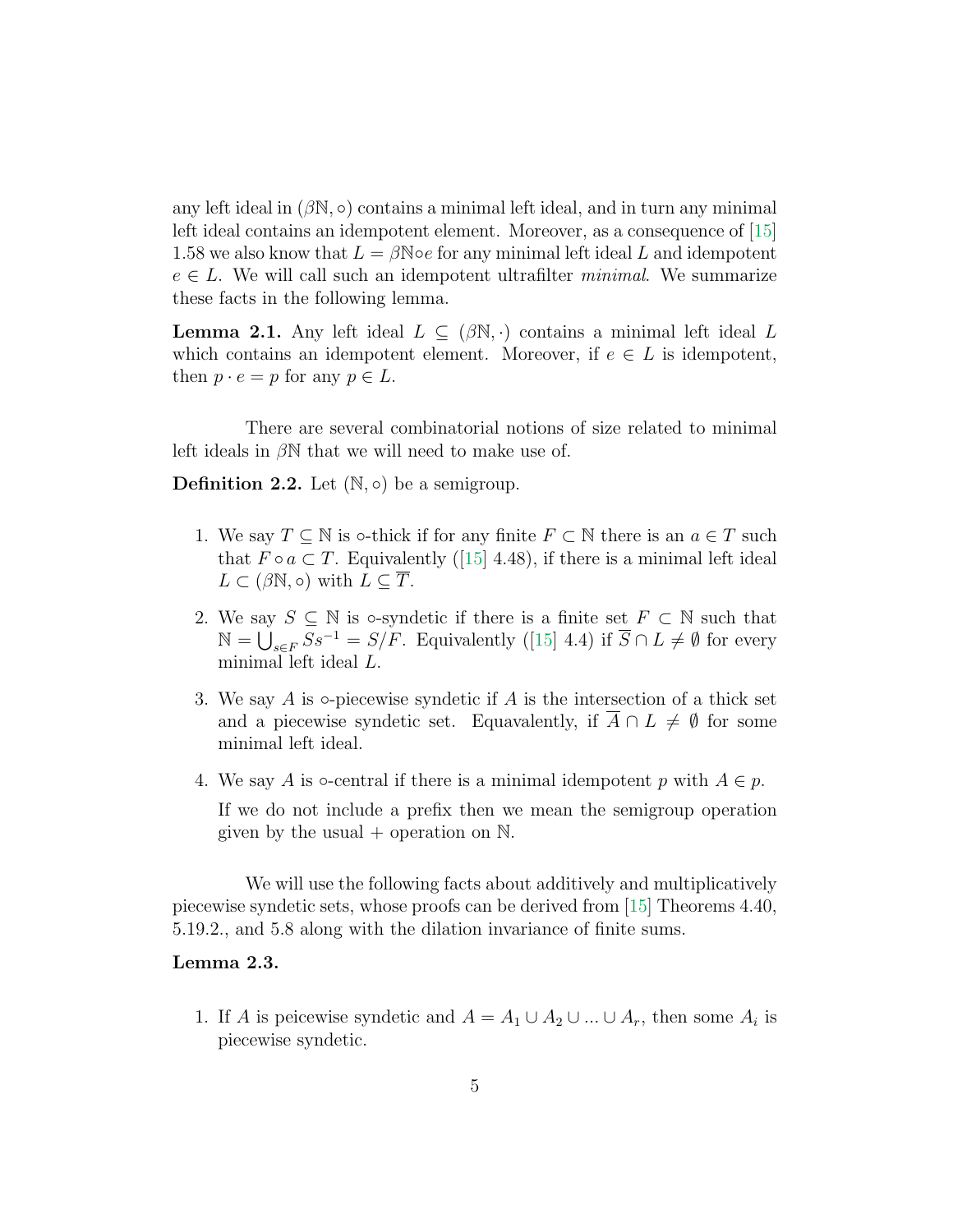- 2. For any  $k \in \mathbb{N}$ , A is piecewise syndetic if and only if kA is piecewise syndetic.
- 3. Given a sequence  $(x_i)_{i\in\omega}$  let  $FS(x_i)$  be the set containing all the nonrepeating finite sums of  $x_i$ . If C is multiplicatively piecewise syndetic then there are arbitrarily long sequences  $(x_i)_{i\leq n}$  such that  $FS(x_i) \subset C$ .

Finally, we will make use of the following variant of van der Waerden's theorem, which follows from the standard deduction of van der Waerden's theorem from the Hales-Jewett theorem.

<span id="page-5-1"></span>**Theorem 2.4** ( $IP_r^*$  van der Waerden). Let A be a piecewise syndetic set and  $k \in \mathbb{N}$ . Then there is an  $n \in \mathbb{N}$  such that for any  $S \subset \mathbb{N}$  with  $|S| > n$  there is a  $d \in FS(S)$  such that

$$
\bigcap_{0 \le i \le k} (A - id)
$$

is piecewise syndetic.

### 3 Proofs of the main results

#### 3.1 A colorful Hindman theorem

We begin by proving refinements of Theorems  $1.4$  and  $1.5$ .

<span id="page-5-0"></span>**Theorem 3.1.** For any multiplicatively central set A and any function  $f$ :  $\mathbb{N} \to \mathbb{N}$  there is a sequence of sets  $S_1, S_2, ... \subset \mathbb{N}$  with  $|S_i| = f(i)$  such that for any finite  $F \subset \bigcup_i S_i$  we have

$$
\prod_{i:S_i\cap F\neq\emptyset}\sum_{s\in S_i\cap F} s\in A.
$$

Proof. This follows from a simple modification of the Galvin-Glazer proof of Hindman's Theorem.

Fix a function  $f : \mathbb{N} \to \mathbb{N}$ .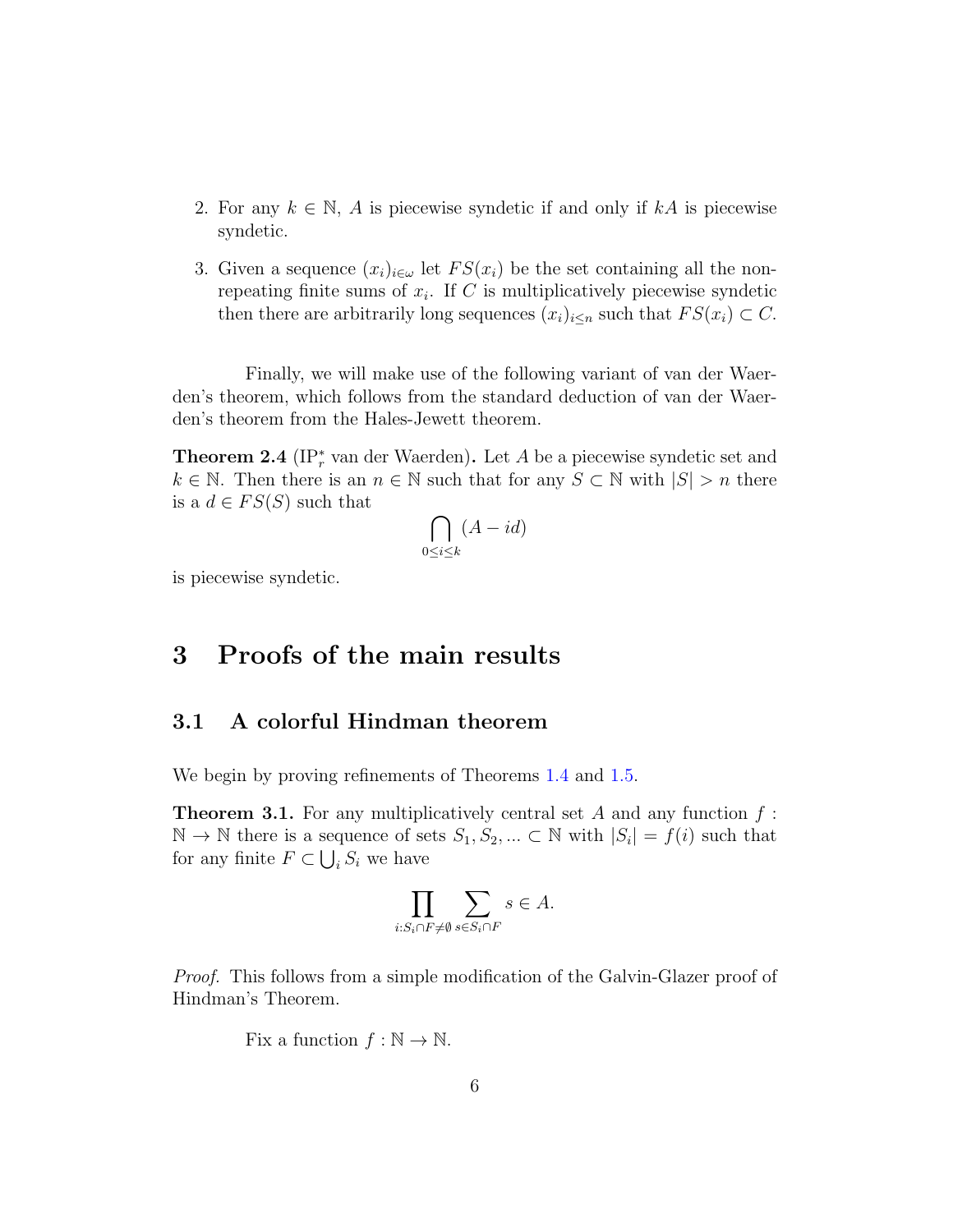As A is multiplicatively central there is a minimal idempotent ultrafilter  $e \in (\beta \mathbb{N}, \cdot)$  with  $A \in e$ . We inductively build the desired sets  $S_i$  as follows. First, note that  $A^* = \{n : n^{-1}A \in e\} \cap A \in e$ , and so by Lemma [2.3](#page-4-0) (3) we may find a finite set  $S_1$  with  $|S_1| = f(1)$  such that  $FS(S_1) \subset A^*$ . Therefore, we may let  $A_1 = \bigcap_{s \in FS(S_1)} s^{-1}A \cap A^*$  and note that this is an element of e. Let  $A_1^* = \{n : n^{-1}A_1 \in e\} \cap A$ .

Inductively assume we have defined  $S_i$ ,  $A_i$ , and  $A_i^*$  as above. We define  $S_{i+1}$ ,  $A_{i+1}$ , and  $A_{i+1}^*$  in essentially the same way as before. First, by Lemma [2.3](#page-4-0) (3) there is a set  $S_{i+1}$  with  $|S_{i+1}| = f(i+1)$  such that  $FS(S_{i+1}) \in$  $A_i^*$ . Once we have defined  $S_{i+1}$  in this way, we let  $A_{i+1} = \bigcap_{s \in FS(S_{i+1})} s^{-1}A_i^* \cap$  $A_i^*$ .

To verify that these choices of  $S_i$  work, observe that  $FS(S_i) \subset A$  for any *i*. Now, let  $s_i \in FS(S_i)$ . As  $s_i \in \bigcap_{s \in FS(S_{j+1})} s^{-1}A_j^* \cap A_j^*$  for all  $j+1 < i$ , we see that the full claim holds.  $\Box$ 

<span id="page-6-0"></span>**Theorem 3.2.** Let  $L \subset (\beta \mathbb{N}, \cdot)$  be a minimal left ideal,  $e \in L$  an idempotent, and  $p \in L$ . Then for any  $A \in p$ ,  $B \in e$ , and  $f : \omega \to \omega$  there is a sequence of sets  $S_0, S_1, ... \subset \mathbb{N}$  with  $|S_i| = f(i)$  such that for any finite  $F \subset \bigcup_i S_i$  we have

$$
\prod_{i: S_i\cap F\neq\emptyset} \sum_{s\in S_i\cap F} s
$$

is in A if  $S_0 \cap F \neq \emptyset$  and is in B otherwise.

*Proof.* By Lemma [2.1](#page-4-1) we know that  $pe = p$ . Therefore, by Lemma [2.3](#page-4-0) (3) we may pick  $S_0$  such that  $FS(S_0) \subset \{n : n^{-1}A \in e\} \cap A$ . Finally, we may apply Theorem [3.1](#page-5-0) to  $B^* = \bigcap_{s \in FS(S_0)} s^{-1}A \cap B \in e$  to complete the proof.

As already noted, these theorems contain both the finite products and finite sums theorems as special cases. We also obtain the following slight refinement of a result of Hindman originally proven in [\[14\]](#page-14-11).

**Corollary 3.3.** For any multiplicatively central set A and  $m, n \in \mathbb{N}$  there are sets  $F, G \subset \mathbb{N}$  such that  $|F| = m$ ,  $|G| = n$ ,  $FS(F) \cup FP(G) \subset A$  and  $\sum F = \prod G$ .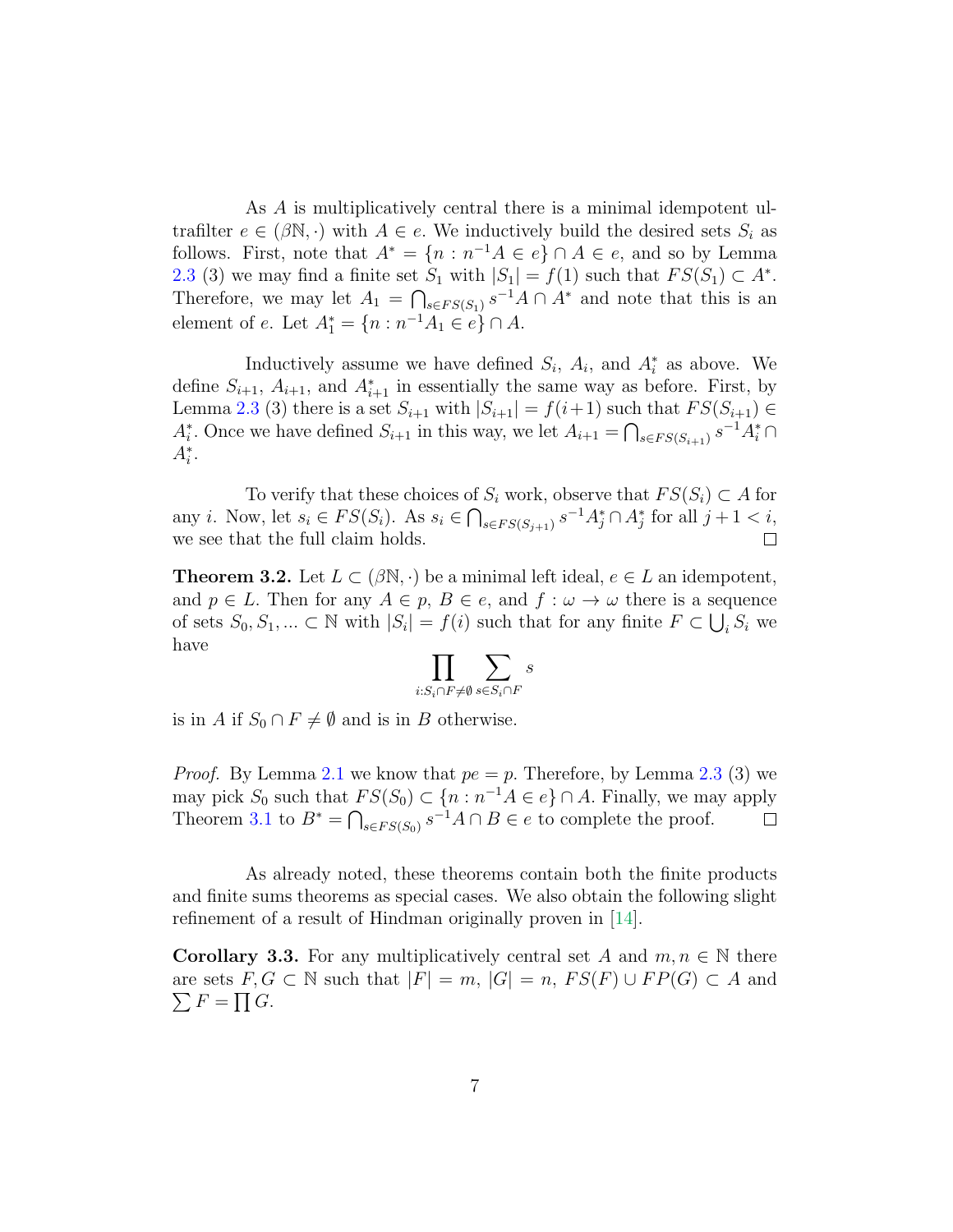

Figure 1: The proof of Theorem [1.6](#page-3-0) when  $n = 2$  and  $k = 1$ . Each box represents a piecewise syndetic set. We use Theorem [3.2](#page-6-0) along with Theorem [2.4](#page-5-1) to ensure that  $y_0$  is red,  $y_1$  is blue, and  $y_0y_1$  is red. If the final box contains a blue point x', then  $\{x'/y_1, y_1, x', x'/y_1 + y_1\}$  is blue. If this box contains a red point x', then  $\{x'/y_0y_1, y_0y_1, x', (x'/y_1 + y_0^2y_1)/y_0\}$  is red.

*Proof.* Find  $S_0, ..., S_m$  from Theorem [3.1](#page-5-0) with  $|S_i| = n$ . Let  $T = \{s_1, ..., s_m\}$ with  $s_i \in S_i$  arbitrary,  $a = \prod T$ , and  $b = \sum S_0$ . Observe that  $G =$  ${b, s_1, s_2, ..., s_m}$  and  $F = aS_0$  satisfy the desired properties.  $\Box$ 

#### 3.2 The balanced case

In this subsection we prove our main results in the special case of balanced colorings. We begin with a separate proof of the  $n = 2$  and  $k = 1$  case, as this case contains all of the ideas needed for the general result while requiring much less notation.

**Theorem 3.4.** Let T be a multiplicatively thick set,  $M_0$ ,  $M_1$  multiplicatively syndetic sets, and  $\mathbb{N} = C_0 \cup C_1$  a coloring such that  $T \cap M_i \subseteq C_i$ . There is a monochromatic set of the form  $\{x, y, xy, x + y\}.$ 

Proof. Without loss of generality we may assume that there is a minimal left ideal  $L \subset (\beta \mathbb{N}, \cdot)$  with  $C_0 \in p \in L$  and  $C_1 \in e \in L$ , with e idempotent. We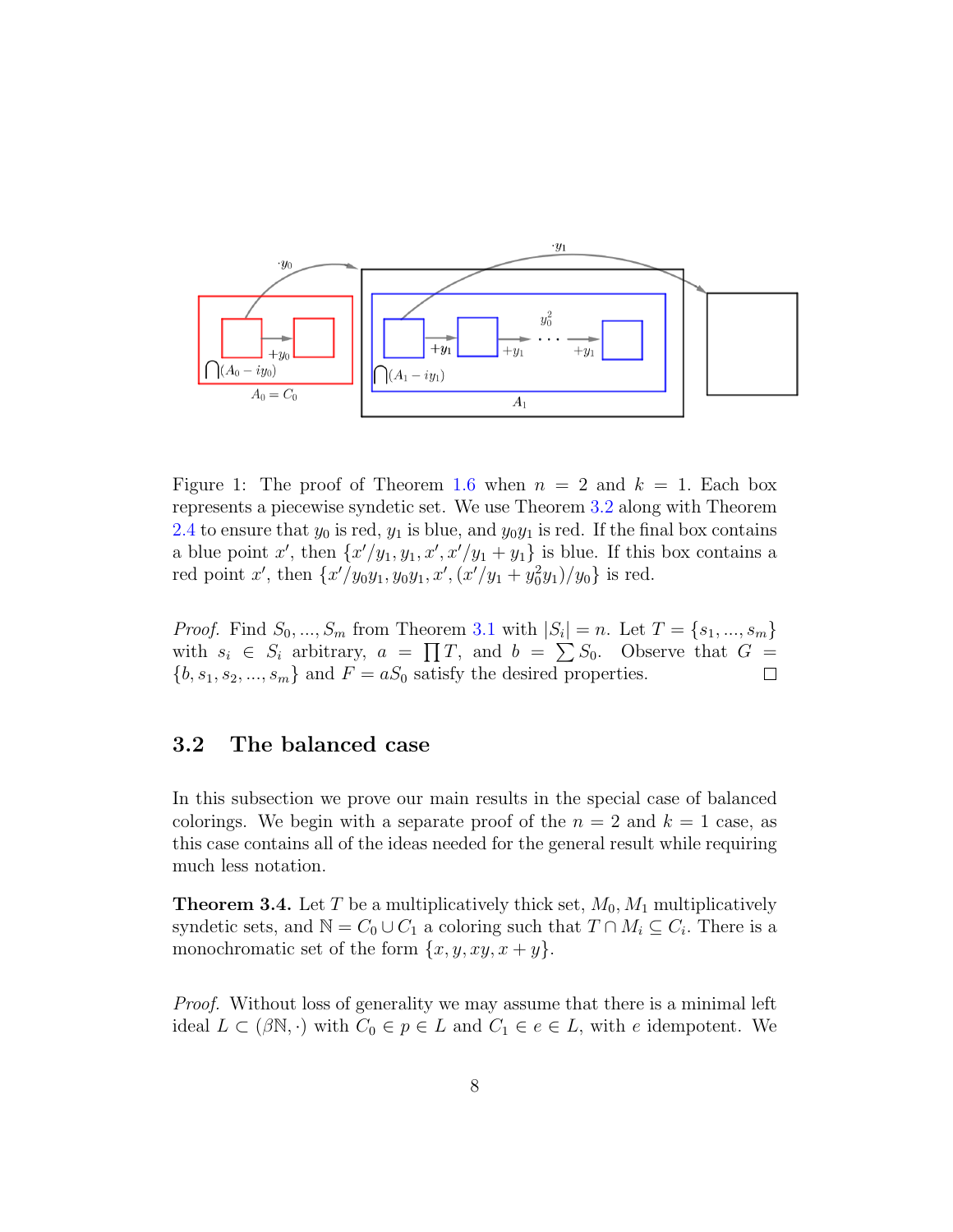may also assume that both  $C_i$  are additively piecewise syndetic, as otherwise we may apply Lemma [2.4](#page-5-1) and Lemma [2.3](#page-4-0) (3) to find a piecewise syndetic set of starting points of monochromatic progressions whose step sizes are the same color. As multiplying this set by the step size remains piecewise syndetic, we would have the desired result.

By applying Theorem [3.2](#page-6-0) we may find a sequence of as large as desired sets  $S_0, S_1, ... \subset \mathbb{N}$  with  $FS(S_0) \subseteq C_0$ ,  $FS(S_i) \subseteq C_1$ , and  $FS(S_0)$ .  $FS(S_i) \subseteq C_0$  for all  $i > 0$ . Applying Theorem [2.4](#page-5-1) with  $C_0$  and  $S_0$  we find a  $y_0 \in C_0$  such that  $A'_0 = C_0 \cap (C_0 - y_0)$  is piecewise syndetic. Notice that if there is some  $x' \in y_0 \cdot A'_0 \cap C_0$  then we'd have

$$
\{\frac{x'}{y_0}, y_0, \frac{x'}{y_0} + y_0, x'\} \subset C_0,
$$

and so we may assume that  $A_1 := y_0 \cdot A'_0 \cap C_1$  is piecewise syndetic. Applying [2.4](#page-5-1) to  $A_1$  and a sufficiently large  $S_i$ , we find a  $y_1 \in C_1$  such that  $A'_1 =$  $A_1 \cap (A_1 - y_1) \cap (A_1 - y_0^2 y_1)$  is piecewise syndetic. If  $y_1 \cdot A'_1 \cap C_1 \neq \emptyset$  then we may finish the proof as before, so we may assume that  $y_1 \cdot A'_1 \subseteq C_0$ , and thus contains an element x'. Note that  $y = y_0y_1 \in C_0$  and similarly  $x = \frac{x'}{y}$  $\frac{x'}{y} \in C_0.$ Finally, we have that

$$
x + y = (x'/y_1 + y_0^2 y_1)/y_0 \in A_1/y_0 \subseteq C_0
$$

and so  $\{x, y, xy, x + y\} \in C_0$  is the desired set.

 $\Box$ 

Now we move on to the proof of our more general result. As already mentioned, the idea is essentially the same as in the above, but now we must be more careful in setting up our induction.

Proof of Theorem [1.6.](#page-3-0) Without loss of generality we may assume that there is a minimal left ideal  $L \subset (\beta \mathbb{N}, \cdot)$  with  $C_0 \in p \in L$  and  $C_1 \in e \in L$ , with e idempotent. We may also assume that both  $C_i$  are additively piecewise syndetic, as otherwise we may apply Lemma [2.4](#page-5-1) and Lemma [2.3](#page-4-0) (3) to find a piecewise syndetic set of starting points of monochromatic progressions whose step sizes are the same coloring. As multiplying this set by the step size remains piecewise syndetic, we would have the desired result.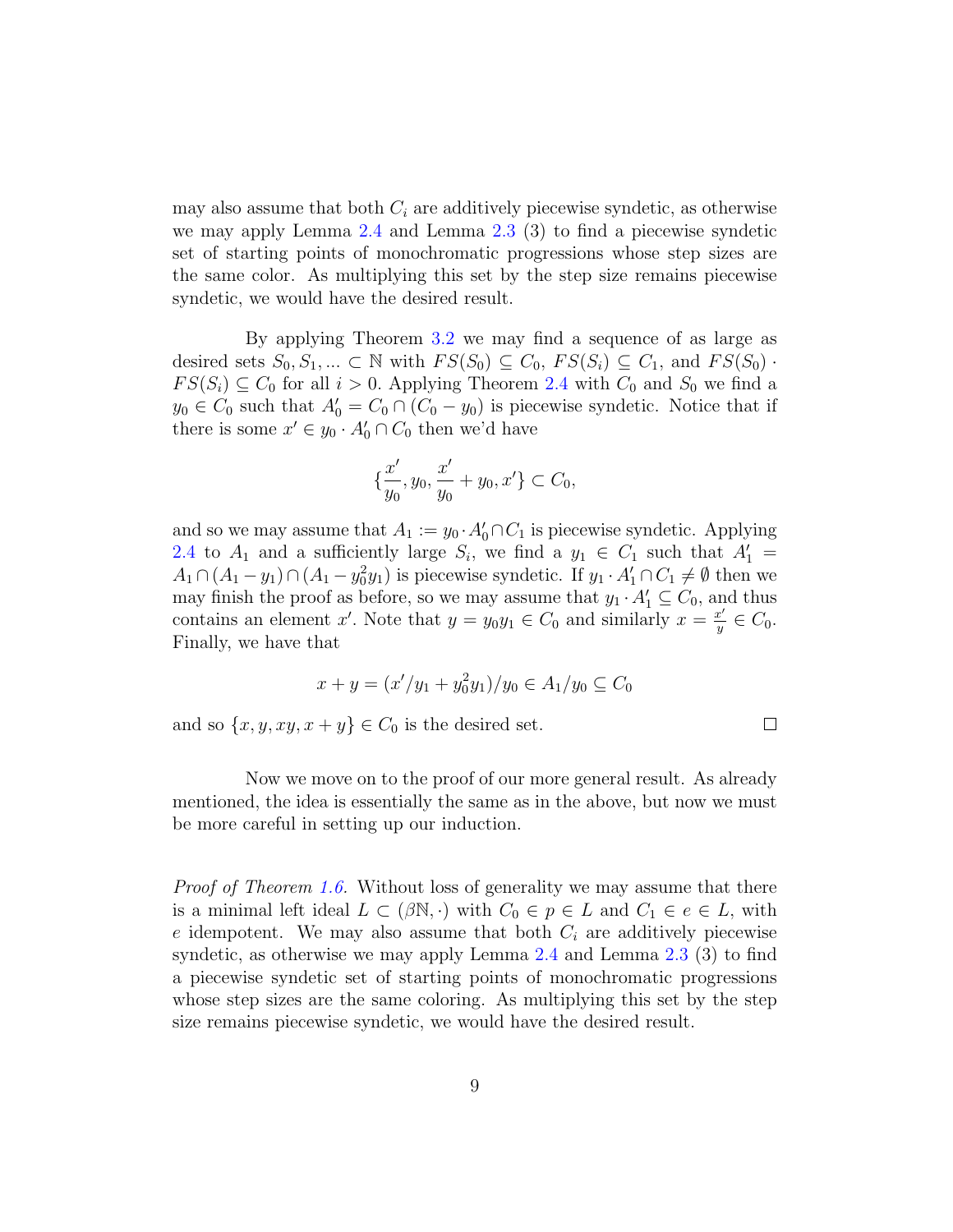Our goal is to find a sequence of piecewise syndetic sets  $A_i$ , and sequences of naturals  $t_i$  and  $y_i$  such that for each  $i \in \mathbb{N}$ :

1.

$$
A_{m+1} = C_{t_{i+1}} \cap y_m(A_m \cap \bigcap_{f=1}^{\prod_{j < m} k! y_j^3} (A_m - fy_m))
$$

2. Whenever  $t_a, t_{a+1}, ..., t_b$  is a sequence such that either no  $C_{t_i} \subseteq C_0$  or only  $C_{t_a} \subseteq C_0$ , then  $\prod_{a \leq i < b} y_i \in C_{t_a}$ .

Notice that if we do not insist on satisfying property (2) above then we may simply use the van der Waerden theorem and Lemma [2.3](#page-4-0) to choose the  $y_i$  and  $t_i$  at each step. This is precisely how Moreira's proof of Theorem [1.3](#page-1-0) proceeds. Therefore, if we can carefully choose the numbers  $y_i$  to satisfy property (2) then we will be done. For this, we use Theorem [3.2.](#page-6-0)

To begin, let  $A_0 = C_0$  and  $t_0 = 0$ .

Inductively assume we have defined a sequence of monochromatic piecewise syndetic sets  $A_0, ..., A_m$ , and sequences  $y_0, ..., y_{m-1}, t_0, ..., t_m \in \mathbb{N}$ satisfying properties (1) and (2) above.

As we know  $t_0 = 0$ , first suppose  $t_m = 0$ . By Theorem [3.2](#page-6-0) we may choose a sequence  $S_0, S_1, \dots \subset \mathbb{N}$  satisfying the conclusion of the theorem, where  $f(n) \to \infty$  and  $f(0)$  is large enough so that  $A_m \cap \bigcap_{f=1}^{\prod_{j \le m} k! y_j^3} (A_m - fy_m)$ is piecewise syndetic for some  $y_m \in FS(S_0)$  (using Lemma [2.4\)](#page-5-1). Let  $A_{m+1}$ and  $t_{m+1}$  be defined as in property (1) of the induction.

If  $t_{m+1} = 0$  then we are in a position to repeat the process just described. Otherwise, we know  $A_{m+1} \subseteq C_1$ . Using Lemma [2.4,](#page-5-1) we know that for all large enough *n* there is a  $y_{m+1} \in FS(S_n)$  such that  $A_{m+1} \cap$  $\bigcap_{f=1}^{\prod_{j+m+1} k! y_j^3} (A_{m+1} - fy_{m+1})$  is piecewise syndetic. Define  $A_{m+2}$  and  $t_{m+2}$ as in property (1) of the induction, and repeat this construction for all  $A_{m+i}$  (choosing the  $y_j$  from different  $S_n$ ) until  $t_{m+i} = 1$ . Note that the  $y_m. y_{m+1}, ..., y_{m+i}$  chosen this way satisfy property (2) the induction as the  $S_i$ satisfy Theorem [3.2.](#page-6-0)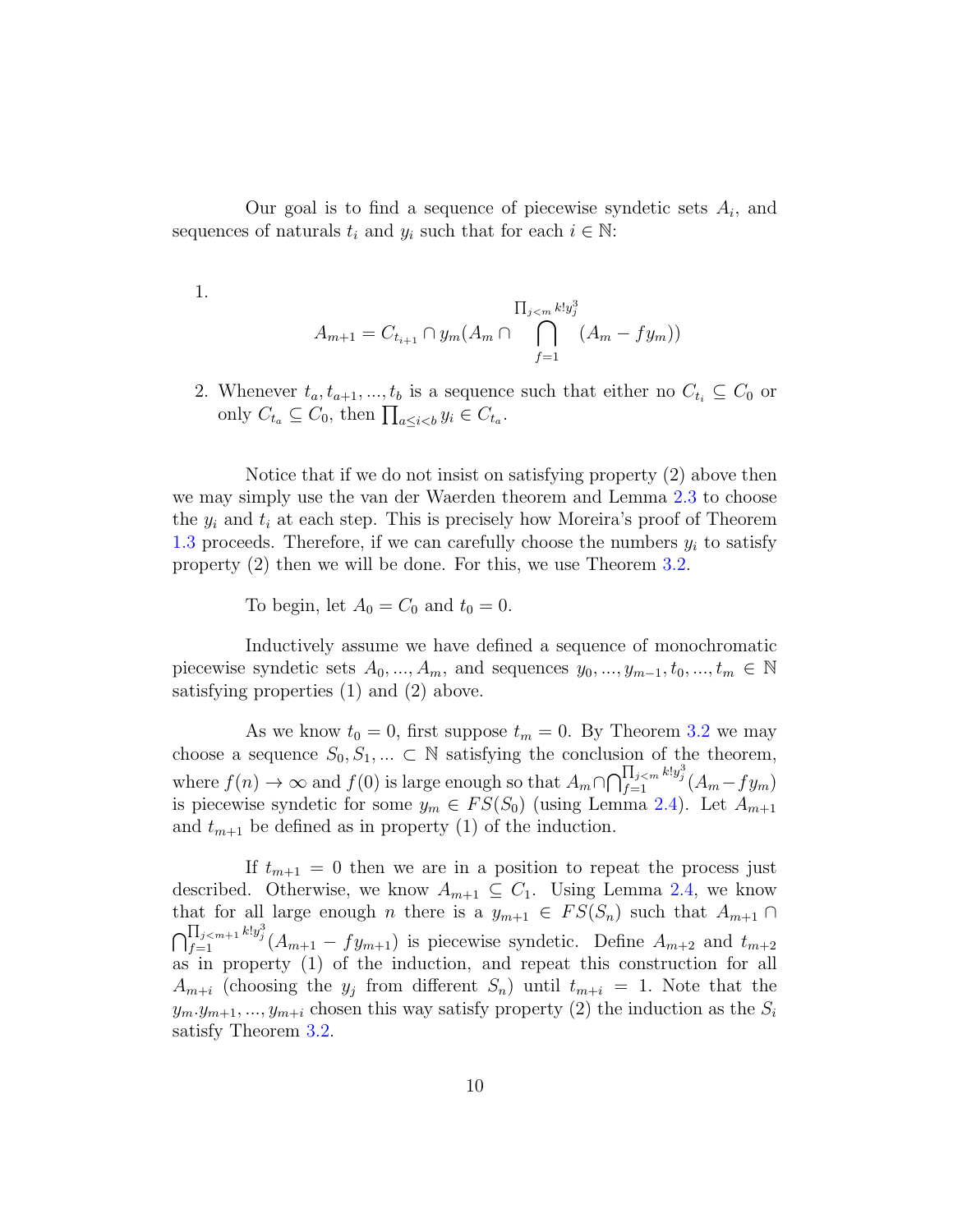With the induction complete, by the pigeonhole principle there are either  $n + 1$  numbers i such that  $t_i = 0$  or else there are arbitrarily many consecutive integers  $a, ..., b$  such that  $t_i = 1$  for  $i \in \{a, ..., b\}$ . In either case, let  $c_0, \ldots, c_n$  be these integers in increasing order. Notice that the elements of  $\bigcup_i A_{c_i} \subseteq C$  for some color class C.

For integers  $i < j$ , let  $x_{i,j} = y_i y_{i+1} \dots y_{j-1}$ . By property (2) of our construction we know that  $x_{c_i,c_{i+1}} \in C$ . Moreover, by property (1) we know that  $A_b \subseteq x_{a,b}A_a$  for each  $a < b$ .

To complete the proof, let  $x \in A_b$  and  $f \in [k] \prod y_s$ . We will show that  $x/x_{a,b} + fx_{a,b} \in A_a$  for  $a < b$ . We have:

$$
x_{a,b}(x/x_{a,b} + fx_{a,b}) \in A_b + fx_{a,b}^2 \subset y_{b-1}(A_{b-1} - fx_{a,b}^2/y_{b-1}) + fx_{a,b}^2
$$

$$
\subset y_{b-1}A_{b-1} \subset y_{b-1}x_{a,b-1}A_a = x_{a,b}A_a.
$$

As  $x/x_{a,b} + fx_{a,b} \in A_a$ , we may repeat the above argument to show that  $x/(x_{a',a} \cdot x_{a,b}) + f'x_{a',a} + fx_{a,b}/x_{a',a} \in A_{a'}$  for  $a' < a$ , and so on, obtaining all of the sums of the desired type. Applying this fact to  $b = c_n$  we see that  $x_0 = x/x_{c_0,c_n}$  and  $x_i = x_{c_{i-1},c_i}$  for  $i > 0$  are the desired integers.  $\Box$ 

### 3.3 The thick case

Applying Theorem [1.6](#page-3-0) reduces the proofs of Theorems [1.1](#page-1-1) and [1.2](#page-1-2) to the case where at least one of the color classes is multiplicatively thick. In this situation we can 'almost' ignore color changes caused by multiplication, and so the case analysis needed to complete the proofs is essentially the same as that needed to prove that any 2-coloring of  $\{1, ..., 5\}$  contains monochrochromatic sets of the form  $\{x, y, x+y\}.$ 

In the following we fix a 2-coloring  $\mathbb{N} = A \cup B$ .

Proof of Theorem [1.2.](#page-1-2) By Theorem [1.6](#page-3-0) we may assume that there is some minimal left ideal  $L \subseteq (\beta \mathbb{N}, \cdot)$  such that  $L \subseteq \overline{A}$ . By definition this tells us that A is multiplicatively thick, and so for any finite  $F \subset \mathbb{N}$  there is an  $a \in A$  such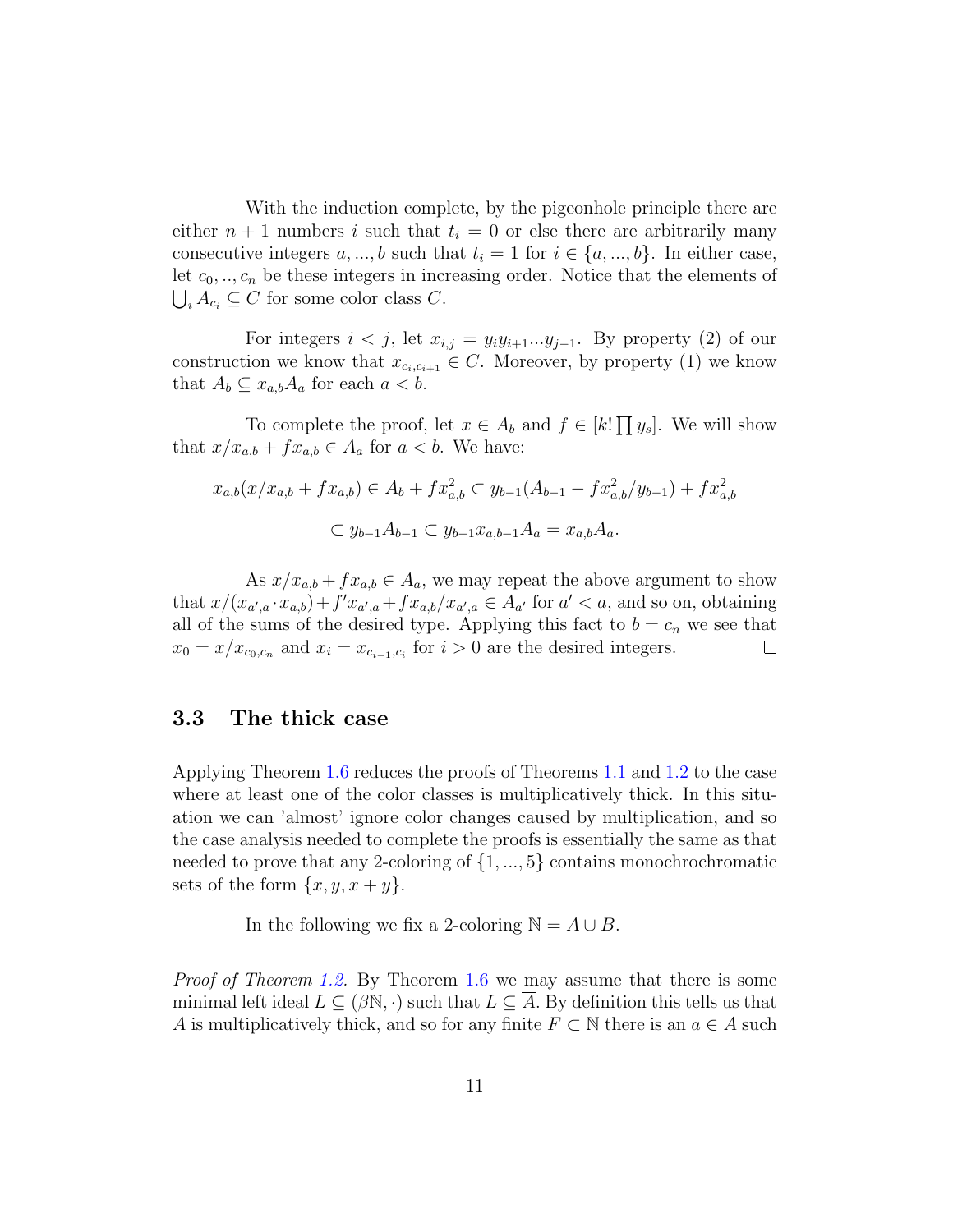that  $Fa\subset A$ . Iterating this property, we find a sequence  $n < a_0, ..., a_4 \in A$ such that  $[n^2 a_0^2 \cdot ... \cdot a_i^2] a_{i+1} \subset A$  for all  $i \in [4]$ .

From here the proof follows from considering several cases:

- 1. We may assume that  $a_j + na_i \in B$  for any  $i < j$ , as otherwise  $x = a_j$ and  $y = a_i$  are as desired.
- 2. We may assume  $(a_3 + na_2)(a_1 + na_0) \in B$ , as otherwise  $x = (a_1 + na_0)a_3$ and  $y = (a_1 + na_0)a_2$  are as desired.
- 3. We may assume  $(a_3 + na_2) + n(a_1 + na_0) = a_3 + n(a_2 + a_1 + na_0) \in A$ , as otherwise we can take  $x = a_3 + na_2$  and  $y = a_1 + na_0$ .
- 4. We may assume  $a_4 + n((a_3 + na_2) + n(a_1 + na_0)) \in B$ , as otherwise we can take  $x = a_4$  and  $y = (a_3 + na_2) + n(a_1 + na_0)$ .

From here we finish by considering the color of  $y = a_2 + a_1 + na_0$ .

- 5. If  $y \in A$ , then we can let  $x = a_3$ . By construction of the  $a_i$  we know  $x \in A$  and  $xy \in A$ , and by point (3) we know that  $x + ny \in A$ .
- 6. If  $y \in B$ , then consider  $x = a_4 + na_3$ . By point (1) we know  $x \in B$  and by point (4) we know  $x + ny = a_4 + n(a_3 + a_2 + a_1 + na_0) \in B$ , so we may assume that  $xy \in A$ . To finish we can let  $x' = a_4y$  and  $y' = a_3y$ . Then by the construction of the  $a_i$  we know  $x', y', x'y' \in A$ , and by the above we know  $x' + ny' = xy \in A$ , so these numbers are as desired.

Theorem [1.1](#page-1-1) will follow from a very similar, albeit more index heavy, analysis.

Proof of Theorem [1.1.](#page-1-1) By Theorem [1.6](#page-3-0) we may assume that there is a minimal left ideal  $L \subseteq (\beta \mathbb{N}, \cdot)$  such that  $L \subseteq A$ . By definition this tells us that A is multiplicatively thick, and thus we may find a sequence  $(a_i)_{i\in\omega}$  such that  $[a_0^n \cdot \ldots \cdot a_i^n] a_{i+1} \subset A$  for all  $i \in \mathbb{N}$ . From here we just have an annoying case analysis that is very similar to the analysis that shows that any two coloring

 $\Box$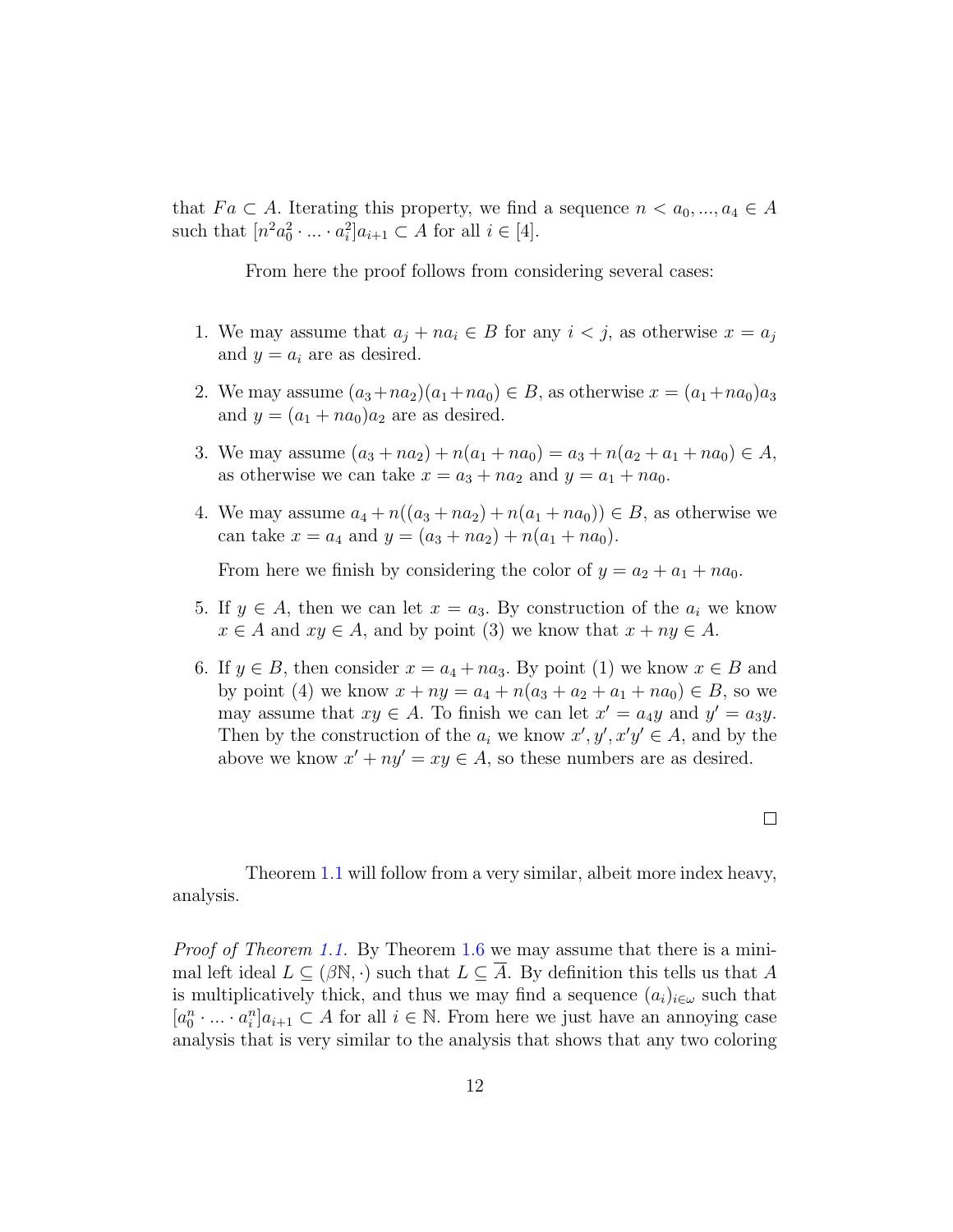of the set  $\{1, n, n+1, n^2, n^2+n-1\}$  contains n (not necessarily distinct)  $x_i$ such that  $\{x_i, \sum x_i\}$  is monochromatic.

- 1. We may assume  $\sum_{i\in I} a_i \in B$  for any  $I \subseteq \mathbb{N}$  with  $|I| = n$ .
- 2. We may assume  $\prod_{i\leq j} c_i \in B$  for any sequence of numbers  $c_1, ..., c_n$ which are the sum of  $n \, a_i$  in increasing order (i.e. the index of all of the elements that sum to  $c_i$  is less than the index of any of the elements that sum to  $c_j$  for  $i < j$ ). Otherwise, for  $c_j = b_1 + \ldots + b_n$  we can take  $x_i = \prod_{k < j} c_j b_{n+1-i}$  to finish.
- 3. We may assume  $\sum_{i\in[n]} c_i \in A$  for  $c_i$  as above, as otherwise this and Point (2) would ensure that the  $c_i$  are the desired elements of B. In particular, we may assume that the sum of any  $n^2$   $a_i$  is in A.
- 4. We may assume that the sum of  $n^2+n-1$  many  $a_i$  is in B, as otherwise letting  $x_1$  be the sum of the  $n^2$  smallest indexed  $a_i$  and  $x_{1+i}$  the  $n^2+i$ 'th  $a_i$  gives the desired integers by Point (3).

To finish, consider numbers  $b = \sum_{i \in I} a_i$  where  $|I| = n + 1$ . We case on whether there are infinitely many such numbers in  $A$  or in  $B$ .

- 5. If there are infinitely many such  $b \in A$ , consider index sets  $I_2, ..., I_n$ where  $|I_i| = n + 1$ ,  $\max I_i < \min I_j$  for  $i < j$ , and  $x_i = \sum_{i \in I_i} a_i \in A$ . Let  $x_1 = a_k$  where  $k > \max I_n$ . Then  $\prod_{i \leq j} x_i \in A$  by the choice of  $x_1$ , and  $\sum x_i \in A$  by Point (3).
- 6. If there are infinitely many such  $b \in B$ , consider index sets  $I_2, ..., I_n$ where  $|I_i| = n + 1$ ,  $\max I_i < \min I_j$  for  $i < j$ , and  $x_i = \sum_{i \in I_i} a_i \in B$ .  $\sum_{i\in I_n} a_i \in B$  by Point (1). Then  $\sum x_i$  is the sum of  $(n-1)(n+1)+n =$ Let  $I_1$  be an index set such that  $|I_1| = n$ ,  $\min I_1 > \max I_n$ , and  $x_1 =$  $n^2+n-1$  a<sub>i</sub>, and so is in B by Point (4). Therefore, if  $x_1 \cdot \prod_{2 \leq i \leq j} x_i \in B$ for all  $j < n$  then we're done, so we may assume that  $x_1 \cdot \prod_{2 \leq i \leq j} x_i \in A$ for at least one j. In this case, suppose that  $I_1$  indexes the elements  $b_1, ..., b_n \in (a_i)_{i \in \mathbb{N}}$ . Let  $x'_i = b_i \cdot \prod_{2 \leq i \leq j} x_i$ . Then  $x'_i \in A$  and  $\prod_{i \leq j} x'_i \in A$ for each  $j \in [n]$  by the choice of the  $\vec{a}_i$ , and  $\sum x'_i \in A$  by the previous sentence.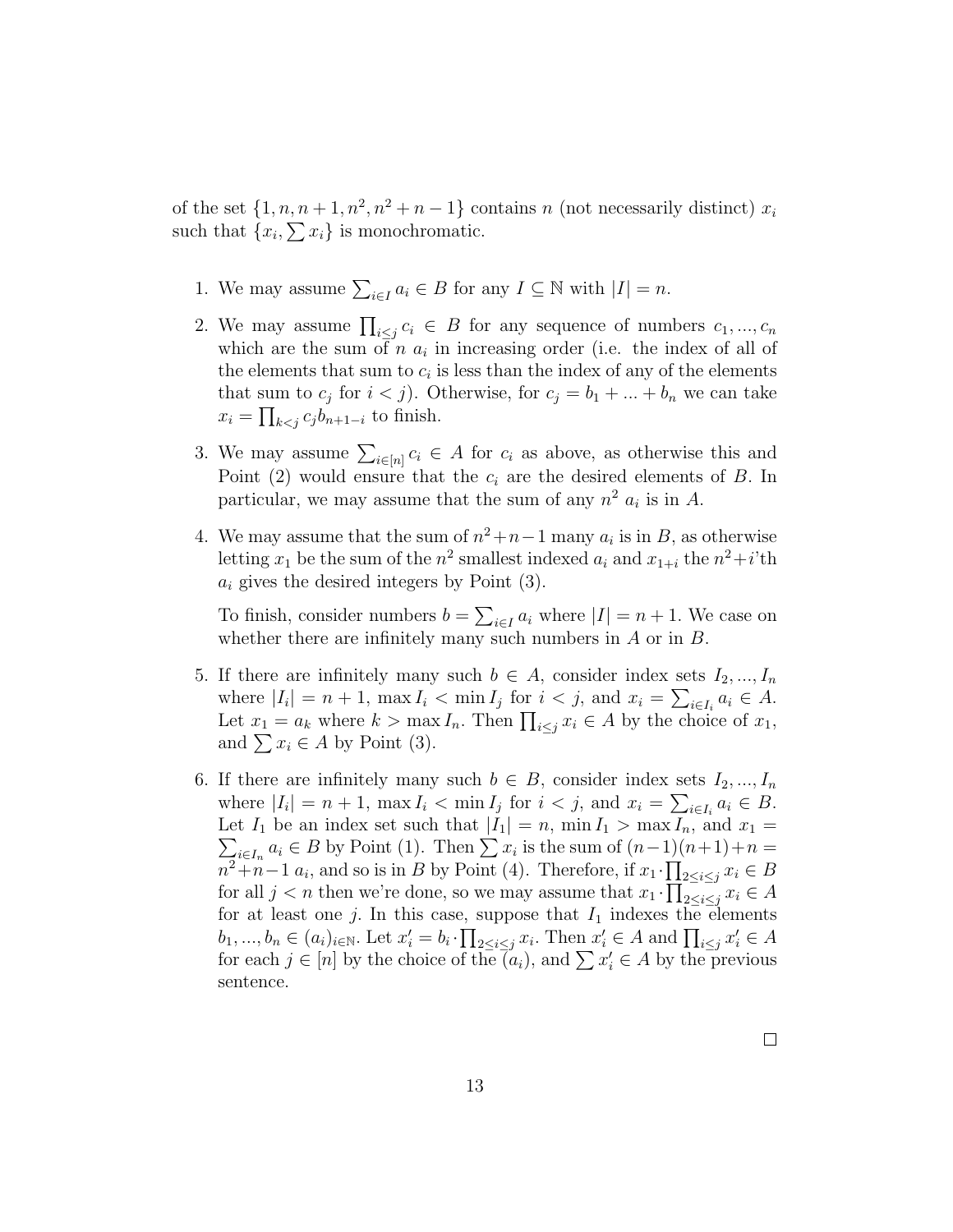### 4 Concluding remarks

While the proof of Theorem [1.6](#page-3-0) can be adapted to deal with some of the cases that arise when considering partitions of N with more than 2 colors (for example, when each color class is syndetic), the proof of the thick case seems to be much less versatile. Finding a more abstract approach to this case seems like a natural first barrier to attempt to overcome when generalizing these results. In upcoming work with Sabok we make some progress towards this and give a somewhat different approach to the thick case that, in particular, allows us to generalize Theorem [1.2](#page-1-2) to arbitrarily long arithmetic progressions. However, this approach still relies on some analysis that does not generalize naturally to more than 2-colorings.

Finally, we mention that the situation is quite different when considering coloring of  $\mathbb{Q}$  rather than N, where the thick case is not nearly as problematic. In fact, in upcoming work with Sabok we prove (generalizations of) Theorem [1.3](#page-1-0) for any finite coloring of Q.

## References

- <span id="page-13-2"></span>[1] V. Bergelson, D. Glasscock, On the interplay between additive and multiplicative largeness and its combinatorial applications, Journal of Combinatorial Theory, Series A, Volume 172,2020,105203, https://doi.org/10.1016/j.jcta.2019.105203.
- [2] V. Bergelson and N. Hindman, Partition regular structures contained in large sets are abundant.J. Combin. Theory Ser. A, 93(1):18–36, 2001.
- <span id="page-13-0"></span>[3] V. Bergelson and J. Moreira, 2017. Ergodic theorem involving additive and multiplicative groups of a field and patterns. Ergodic Theory and Dynamical Systems, 37(3), pp.673-692.
- <span id="page-13-1"></span>[4] V. Bergelson and J. Moreira, 2018. Measure preserving actions of affine semigroups and patterns. Ergodic Theory and Dynamical Systems, 38(2), pp.473-498.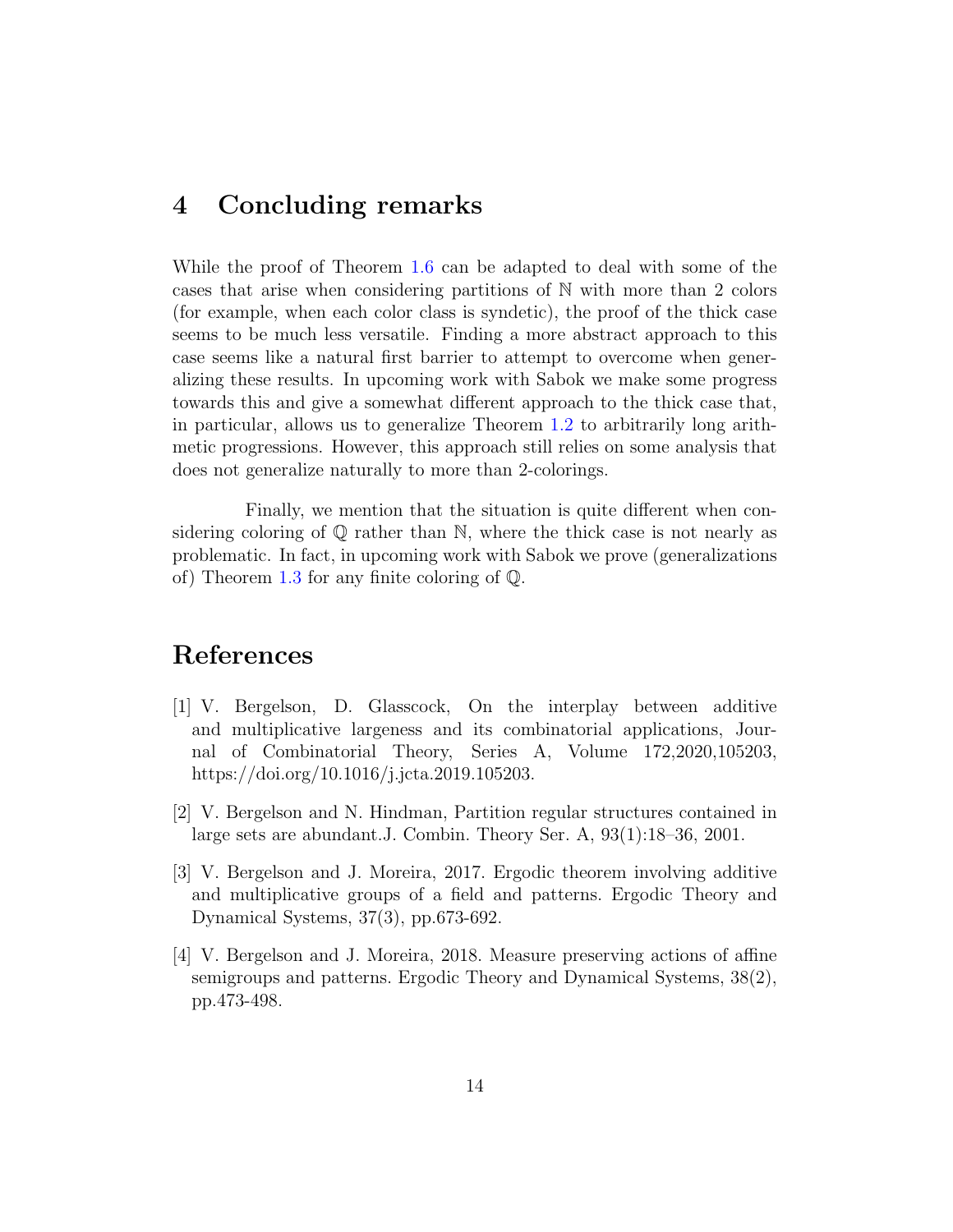- <span id="page-14-4"></span>[5] M. Bowen, A. Hansberg, A. Montejano, and A. M¨uyesser, 2019. Colored unavoidable patterns and balanceable graphs. arXiv preprint [arXiv:1912.06302.](http://arxiv.org/abs/1912.06302)
- <span id="page-14-5"></span>[6] M. Bowen, A. Lamaison, and A. Müyesser, 2018. Finding unavoidable colorful patterns in multicolored graphs. Electronic Journal of Combinatorics, https://doi.org/10.37236/8184
- <span id="page-14-6"></span>[7] Y. Caro, A. Hansberg, and A. Montejano, 2021. Unavoidable chromatic patterns in 2-colorings of the complete graph. Journal of Graph Theory,  $97(1)$ , pp.123-147.
- <span id="page-14-7"></span>[8] J. Cutler and B. Montagh, 2008. Unavoidable subgraphs of colored graphs. Discrete mathematics, 308(19), pp.4396-4413.
- <span id="page-14-8"></span>[9] A. Girão, and B. Narayanan, 2021. Turán theorems for unavoidable patterns. In Mathematical Proceedings of the Cambridge Philosophical Society (pp. 1-20). Cambridge University Press.
- <span id="page-14-0"></span>[10] L. Goldoni and L. Goldoni, A note on monochromatic solutions of a second degree system.
- <span id="page-14-1"></span>[11] B. Green, and T. Sanders, 2015. Monochromatic sums and products. Discrete Analysis. arXiv preprint [arXiv:1510.08733.](http://arxiv.org/abs/1510.08733)
- <span id="page-14-2"></span>[12] N. Hindman, Partitions and sums and products of integers, Trans. Amer. Math. Soc. 247(1979), 227–245. MR0517693. Zbl0401.05012. https://doi.org/10.2307/1998782.
- <span id="page-14-3"></span>[13] N. Hindman, Finite sums from sequences within cells of a partition of N. Journal of Combinatorial Theory, Series A. 17 (1): 1–11. doi:10.1016/0097- 3165(74)90023-5
- <span id="page-14-11"></span>[14] N. Hindman, Monochromatic Sums Equal to Products in N, Integers 11A (2011), Article 10, 1–10.
- <span id="page-14-10"></span>[15] N. Hindman and D. Strauss, Algebra in the Stone-Cech Compactification, de Gruyter Exp. Math. 27, Walter de Gruyter & Co., Berlin, 1998. MR 1642231. Zbl 0918.22001. https://doi.org/10.1515/9783110809220.
- <span id="page-14-9"></span>[16] J. Fox and B. Sudakov, 2008. Unavoidable patterns. Journal of Combinatorial Theory, Series A, 115(8), pp.1561-1569.